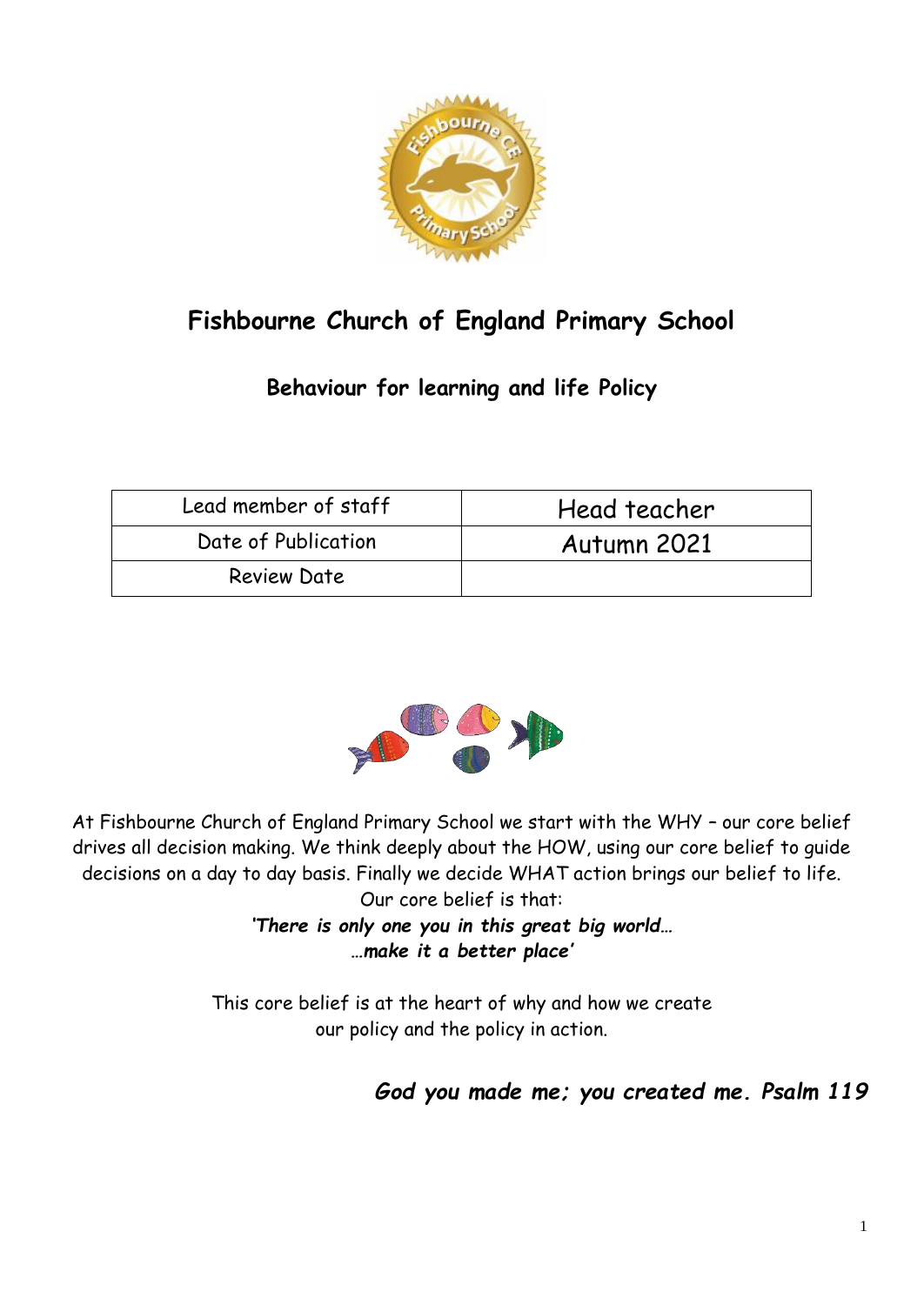

# **Fishbourne CE Primary School Behaviour for learning and life Policy**

#### Our vision:

As a caring, Christian community, we recognise that there is 'only one you', and we acknowledge that children's needs are different. We are passionate about ensuring that every member of the school community feels valued and that they recognise their role in making our school/community/world a better place to be. We believe that beneath every behaviour there is a feeling and beneath every feeling there is a need. When we meet that need rather than focus on the behaviour, we begin to deal with the cause, not the symptom. Our approach sets out to nurture positive behaviour by being clear about what we expect of everyone and praising them for the achievement of this.

#### We recognise:

\*Meaningful learning takes place when we have meaningful relationships.

\*Each young person is a part of a wider social system inside and outside Fishbourne Primary

\*Each individual is unique and it is essential to support them to develop a strong self-concept through an understanding of strengths, areas for development and a core belief that one can improve.

\*We can modify unacceptable behaviours by understanding the cause and providing appropriate support.

As a school, we nurture the children to become learners who are:

Courageous Determined Positive Collaborative Reflective

This policy has been co-written and co-produced by everyone it impacts which results in consistency in its approach and delivery. The primary aim of our behaviour policy is not a system to enforce rules. It is a means of promoting positive relationships, so that people can work together with the common purpose of helping everyone to learn. This policy supports the school community in aiming to allow everyone to work together in an effective and considerate way.

As a learning community, we are explicit about what constitutes positive and negative behaviours. These have been developed collaboratively as a school community and then simplified.

| Positive behaviours                              | Negative behaviours                              |
|--------------------------------------------------|--------------------------------------------------|
| Respecting and understanding the needs of others | Any intimidation, physical or verbal threatening |
| Treating others well at all times                | behaviour                                        |
| Helping and encouraging others                   | <b>Bullying</b>                                  |
| Being polite                                     | Disrespectful language                           |
| Being honest and fair                            | Disrupting other children's learning             |
| Taking responsibility for actions and behaviours | Damaging property                                |
| Respecting other people's property               | Dangerous behaviour                              |
|                                                  | Dishonesty                                       |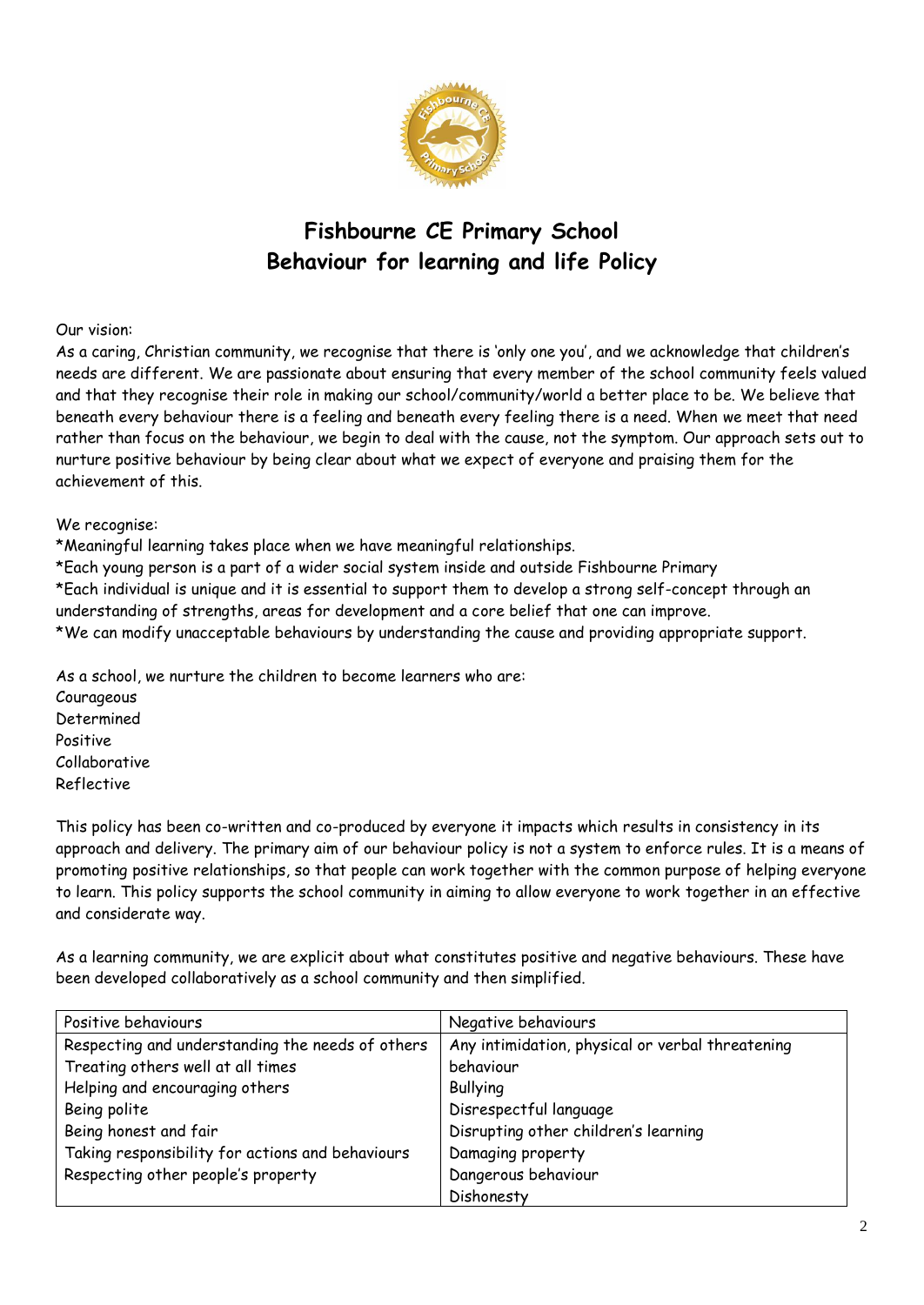# **Ultimately:**

**In short… are you ready? respectful? safe?**

#### **Strategies for recognising and celebrating positive behaviours:**

We praise and reward children for good behaviour and learning in a variety of ways:

- a recognition board for children who go over and above in each classroom;
- noticing positive behaviours and using positive language patterns;
- written/verbal feedback that celebrates achievements and identifies areas for development;
- learning journals are regularly sent home for families to reflect and celebrate progress and attitudes to learning;
- Children displaying our learning behaviours in action are celebrated through our weekly Golden Learner assembly where the focus is on the process of learning rather than achievement;
- 'Only one you' postcards are posted;
- Celebrating achievements outside school in the newsletter and Golden Learner assembly;

# **A stepped approach:**

To support staff in building positive relationships with children and promoting positive behaviours in and beyond the classroom, our stepped approach is outlined below. It should be noted however, that children may not move between the steps if there has been a significant event that needs to be addressed and it is possible that a child may move straight into step 5 or 6.

| Step 1                | Praise the positive behaviours you want to see using the words ready, respectful, safe.    |
|-----------------------|--------------------------------------------------------------------------------------------|
| Generic reminders     |                                                                                            |
| Step 2                | The adult discretely makes the individual child aware of their behaviour and reminds       |
| Gentle reminder       | them of the expectations. The adult seeks to use positive language patterns and avoids     |
|                       | any sense of shaming of the child.                                                         |
|                       | The adult looks out to catch their positive behaviours and praise these as soon as they    |
|                       | are evident.                                                                               |
| Step 3                | The adult challenges the behaviour discretely and explains privately that this will be the |
| Last chance           | last reminder before they have time to reflect. The adult seeks to use positive language   |
| reminder              | patterns and avoids any sense of shaming of the child.                                     |
| Step 4                | Reflection time should be given when the child continues the negative behaviour and, as    |
| Reflection time       | a consequence, may need time in / time out for a short period. Using our knowledge of      |
|                       | the child will depend on whether the child reflects in the classroom or elsewhere.         |
|                       | If this is at playtime, a member of the leadership team should be alerted so that they     |
|                       | can support the child during this time and reflection time may involve being inside the    |
|                       | building.                                                                                  |
| Step 5                | Restorative practice (see below)                                                           |
| Restorative           | Where restorative practice has taken place, parents and carers may be contacted by         |
| practice*             | telephone or invited into school.                                                          |
|                       | No conversations with parents about negative behaviours should take place in the           |
|                       | playground in front of other parents.                                                      |
| Step 6                | If the negative behaviours are persistent over time and the above strategies do not        |
| <b>Individual</b>     | result in positive behaviours, there may be a need for an individual behaviour plan to be  |
| <b>Behaviour Plan</b> | drawn up in collaboration between child, class teacher and the leadership team.            |
|                       | (see Appendix 1)                                                                           |
|                       | Leadership team involvement.                                                               |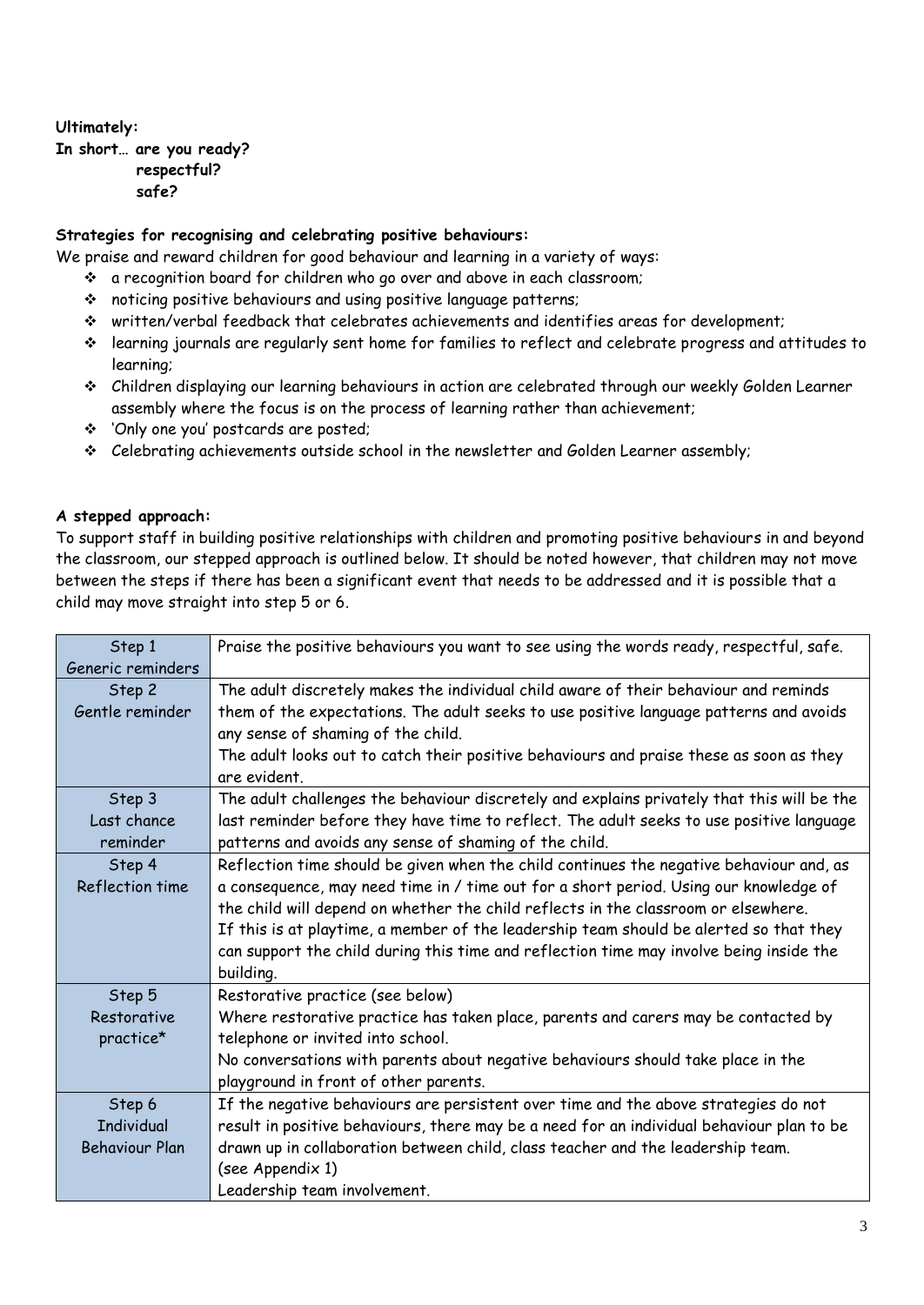| Behaviour plans kept in file in HT's office and copies shared with child, class teacher |
|-----------------------------------------------------------------------------------------|
| and parents. They should be reviewed half termly and referred to regularly with the     |
| children if there is a need.                                                            |

We aim that any technique is positive and brief, holding relationships and the power of connection at their heart.

Adults will always strive to use Positive Language Patterns:

| Negative language patterns              | Positive language patterns                                           |
|-----------------------------------------|----------------------------------------------------------------------|
| Why did you do it?                      | Can you share what happened?                                         |
| Can you tell the truth?                 | What is your view of what happened?                                  |
| Who is to blame for that?               | Who has been affected by what happened? What was                     |
|                                         | the impact on you and others?                                        |
| You need to think about your behaviour. | What would you like to see happen?                                   |
| You need to do                          | What ideas do you have that would meet both/all our<br>needs?        |
| Who else is to blame?                   | Have you tried to look at what happened from<br>another perspective? |
| Don't                                   | Do                                                                   |
| If                                      | When                                                                 |
| But                                     | And/while                                                            |
| Try                                     | Do                                                                   |

While being aware of the power of language, the non-verbal elements are equally as important. Non-verbals are key:

\*a calm, lowered tone,

\*hands on your lap or by your side

\*sitting alongside

\*eye contact and facial expressions also play a significant part in how we communicate \*avoiding a cross face!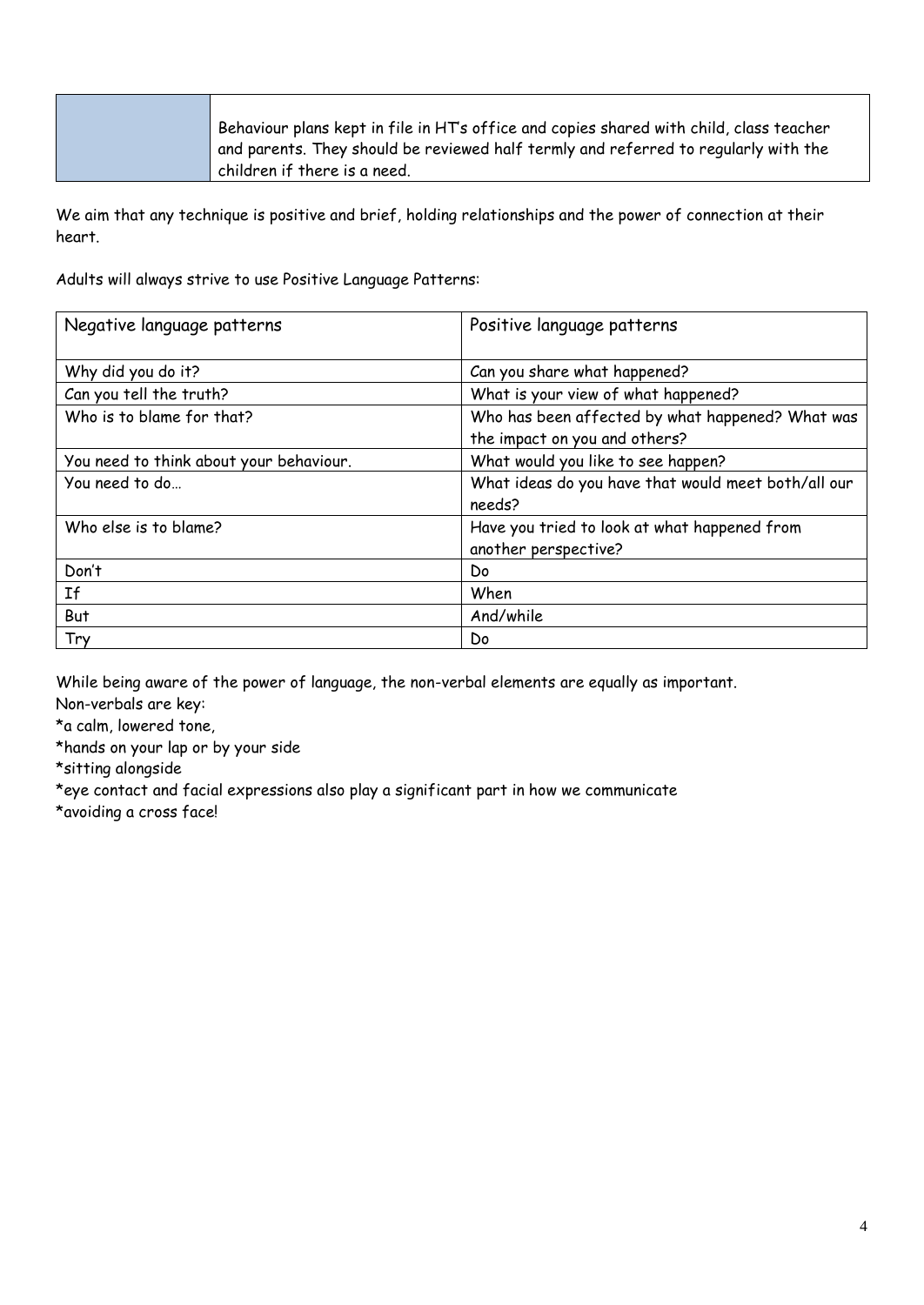#### **\*Restorative Practice:**

When talking with a child or group of children about something that has been challenging or there is disagreement – these three steps help to structure a restorative conversation. This is a structure and not a script: the important thing is that those involved feel safe enough to allow them to talk through what's happened and the impact on one another, discuss any unmet needs and come up with a plan to prevent a reoccurrence.



1) What happened? Challenge the behaviour while valuing the person. Be very specific and avoid any generalisations. An opportunity for everyone to share their unique perspectives.

*Can you tell us about the issues that have brought us here today? What were your thoughts at the time? What do you think about it now? What was happening before that? Can you tell us more about…? How were you feeling?*

2) Who has been affected? We move here from a unique perspective into a relational one.

How have you been affected? Who else has been affected? How have others been affected? How do you feel now? Was anyone else involved? What has been the hardest thing for you?

3) What needs to happen now?

What do you need to be able to move on from this? Do you agree with that? Are you okay with that? What will it look like when it's done? What do you think about what has been suggested? How does that leave you feeling?

As a result of this restorative process, children may be asked to:

\*complete a task outside of a lesson if it hasn't been completed due to negative behaviour;

\*have time away from of an activity in order to re-set;

\*be supported to apologise or make amends to someone they may have upset;

\*restore an item that has been damaged;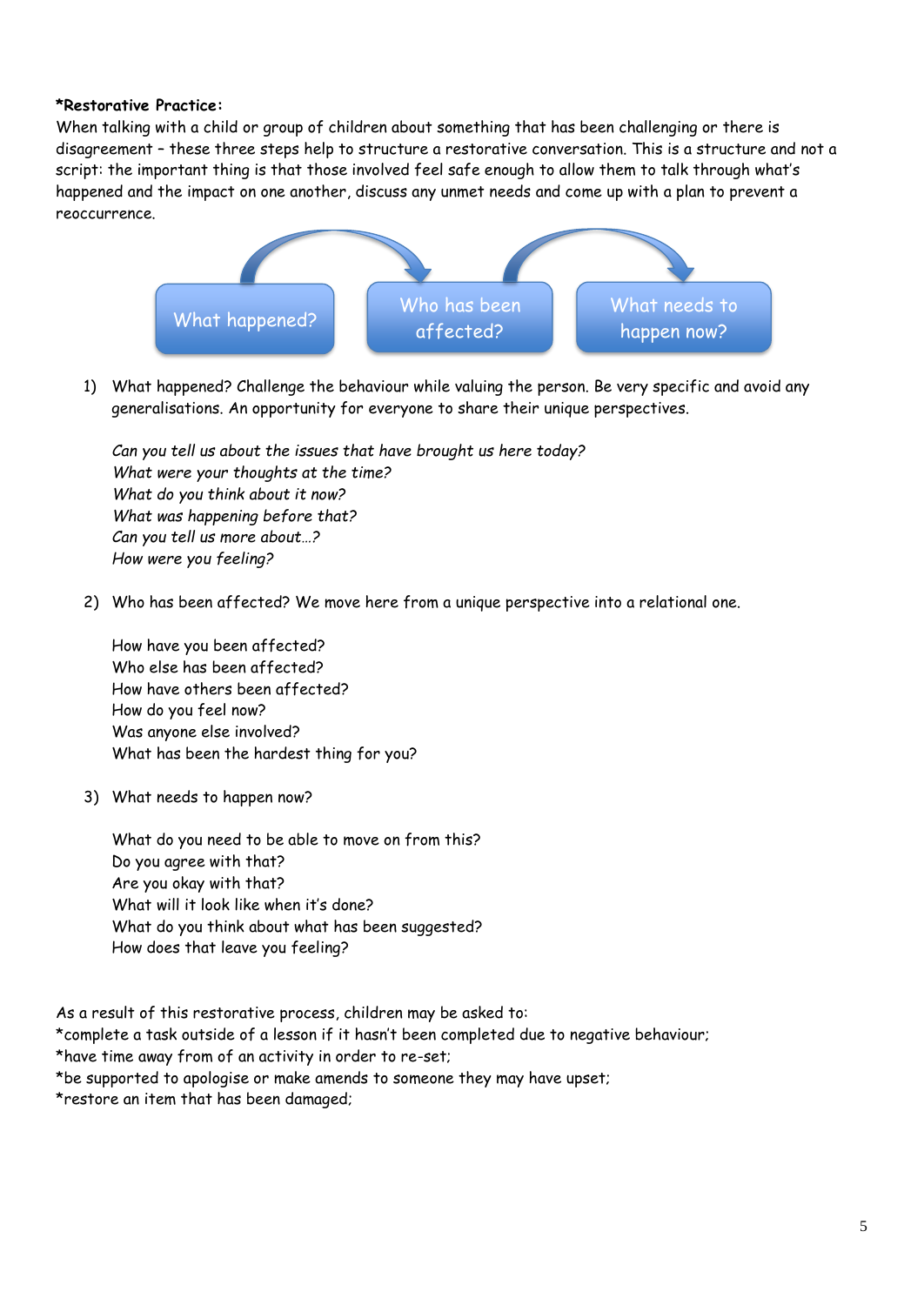# Individual Behaviour Plans are a strategy for managing persistent, negative behaviour:

We recognise that even with the best behaviour management available, there will be behaviour that needs a higher level of attention. We believe that beneath every behaviour there is a feeling and beneath every feeling there is a need. When we meet that need rather than focus on the behaviour, we begin to deal with the cause, not the symptom.

- \* Regular connection with children and parents to set out to understand possible triggers for behaviour and to avoid/manage those triggers;
- $\cdot$  An exploration of what the unmet need might be, using William Glasser's Choice Theory that holds at its heart that 'all behaviour is a choice, not necessarily a conscious one, and has a positive intention.' Glasser views behaviour of humans as being driven by 5 basic needs: survival, power, love & belonging, freedom and fun. By identifying the unmet need and looking for ways to meet it, we deal with the



cause of the behaviour rather than the symptom. This enables us to create an individualised behaviour plan to support the child.

 An individualised behaviour plan is created in collaboration with the child, the class teacher and the leadership team and is shared with the family. This may include -added structure to playtimes or lunchtimes -added structures during learning times -personalised rewards or consequences to manage a very specific behaviour -referral to outside agencies -positive handling strategies as a last resort

Restraint / Positive handling:

If a child is at risk of hurting themselves or others, damaging property or seriously disrupting the learning of others, de-escalation techniques will always be used as a first strategy. Positive handling children is always a last resort.

A group of staff are trained in Positive Handling techniques.

It is highly likely that this will have already been discussed as part of an individualised behaviour plan and families will always be informed if a child has needed positive handling techniques. A log will be kept of any incidents requiring positive handling.

# Staff training:

In 2020, all adults at Fishbourne Primary were trained by Releasing Potential in Managing Challenging Behaviour to either Level 1 or Level 2 with several members of staff being trained to Level 3. This training is recognised and accredited by NCFE, the national awarding body who issue certificates for this bespoke qualification and ratify the course. The course has given the team the opportunity to gain an understanding of behaviour management derived from research and practice outside mainstream education. This training is followed up each year and induction training given to new members of the team.

# The role of the adults in school:

Meet and greet (greeting children with a smile and positive exchange will impact on learning, behaviour and create a sense of belonging).

Creating and maintaining positive relationships with children and parents.

Modelling the behaviours we are aiming for by practising deliberate calm.

A genuine desire to understand the cause of the behaviour and identify unmet needs.

Catch them getting it right!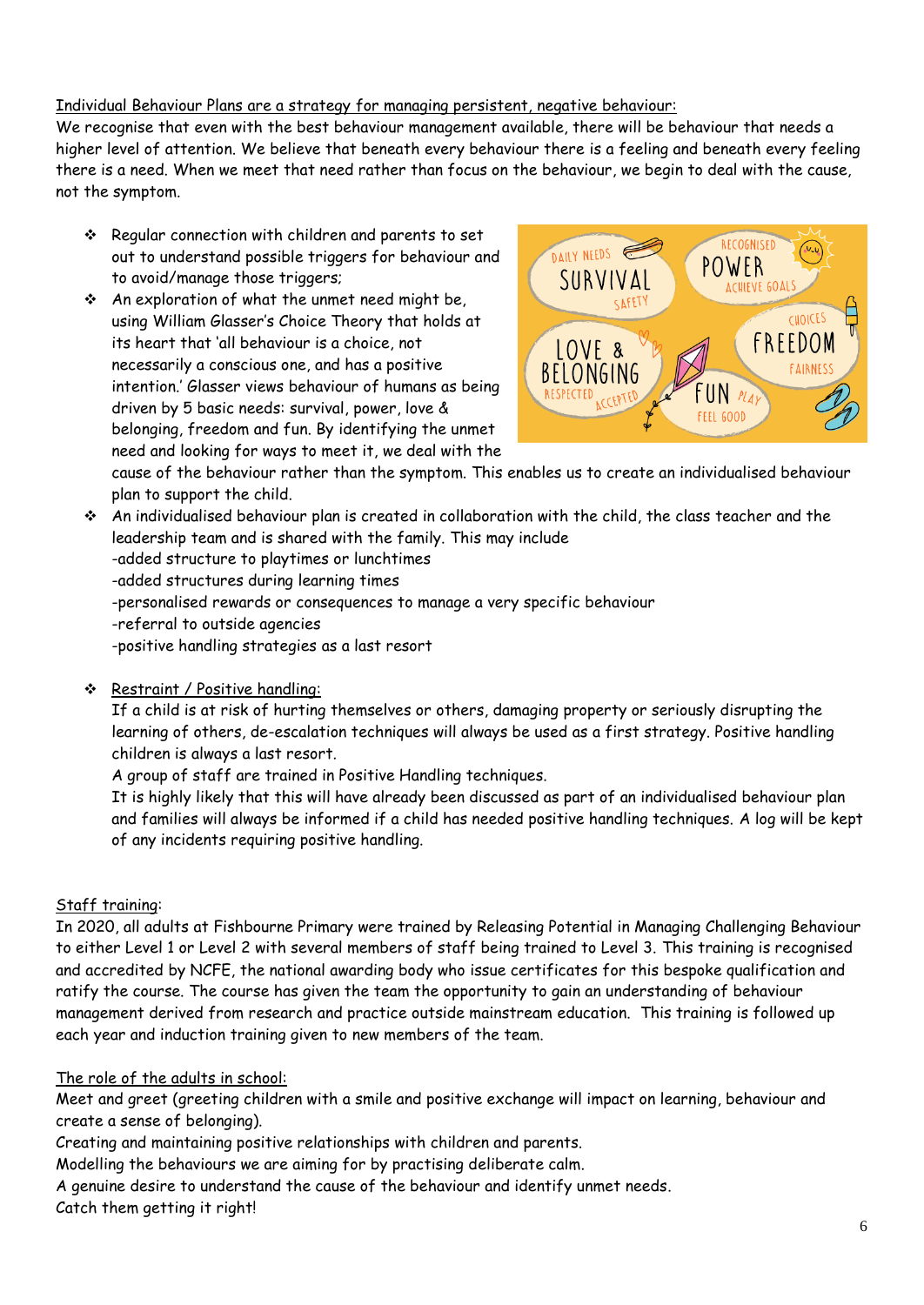To take part in CPD designed to support the growing understanding of children's behaviours.

#### The role of Behaviour Champions:

A team of Behaviour Champions has been developed which includes members of the teaching and support team – their role has been to pursue further reading, consultation on the development of the policy document and supporting other members of staff in their growing understanding of the approaches used in school.

#### The role of the headteacher

To support and develop staff to implement the school behaviour policy consistently throughout the school, and to report to governors, when requested, on the effectiveness of the policy. It is the responsibility of the headteacher to ensure the health, safety and welfare of all children and staff in the school.

The headteacher keeps records of discussions around behaviour that can be referred back to and reflected on. The headteacher has the responsibility for giving fixed-term exclusions to individual children for serious acts of negative behaviour. For repeated or very serious acts of negative behaviour, the headteacher may permanently exclude a child. Both these actions are only taken after the school governors have been notified.

#### The role of parents

We aim to connect with parents and engage in positive lines of communication to ensure we have trusting and workable relationships between home and school. The school works collaboratively with parents, so children receive consistent messages about how to behave at home and at school.

We have a clear home-school agreement which parents are asked to sign annually. The home-school agreement has been written around the schools learning behaviours of courage, determination, positivity, reflection and collaboration.

We expect parents to support their child's learning, and to co-operate with the school, as set out in the homeschool agreement. We strive to build a supportive dialogue between the home and the school, and we inform parents immediately if we have concerns about their child's welfare or behaviour.

If parents have any concern about the way that their child has been treated, they should initially contact the class teacher. If the concern remains, they should contact the headteacher. If these discussions cannot resolve the problem, a formal grievance or appeal process can be implemented by writing to the Chair of Governors.

#### The role of governors

The governing body has the responsibility of setting down these general guidelines on standards of discipline and behaviour, and of reviewing their effectiveness. The headteacher has the day-to-day authority to implement the school behaviour policy, but governors may give advice to the headteacher about particular disciplinary issues. The headteacher must take this into account when making decisions about matters of behaviour.

#### Fixed-term and permanent exclusions

Very serious incidents may result in a fixed term exclusion.

Only the headteacher (or the acting headteacher) has the power to exclude a pupil from school. The headteacher may exclude a pupil for one or more fixed periods, for up to 45 days in any one school year. The headteacher may also exclude a pupil permanently. It is also possible for the headteacher to convert a fixedterm exclusion into a permanent exclusion, if the circumstances warrant this.

If the headteacher excludes a pupil, they inform the parents immediately, giving reasons for the exclusion. At the same time, the headteacher makes it clear to the parents that they can, if they wish, appeal against the decision to the governing body. The school informs the parents how to make any such appeal.